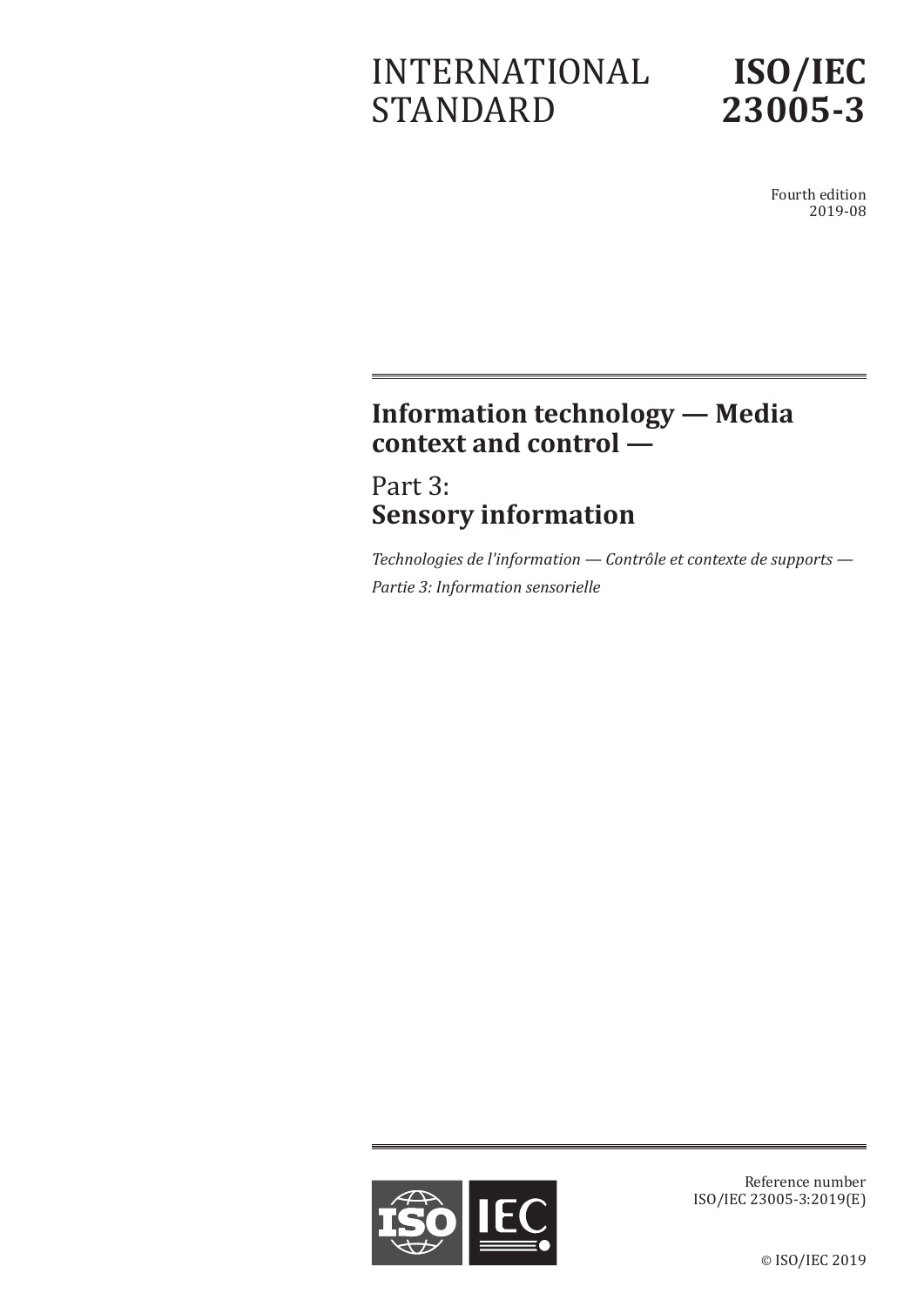

#### **COPYRIGHT PROTECTED DOCUMENT**

#### © ISO/IEC 2019

All rights reserved. Unless otherwise specified, or required in the context of its implementation, no part of this publication may be reproduced or utilized otherwise in any form or by any means, electronic or mechanical, including photocopying, or posting on the internet or an intranet, without prior written permission. Permission can be requested from either ISO at the address below or ISO's member body in the country of the requester.

ISO copyright office CP 401 • Ch. de Blandonnet 8 CH-1214 Vernier, Geneva Phone: +41 22 749 01 11 Fax: +41 22 749 09 47 Email: copyright@iso.org Website: www.iso.org

Published in Switzerland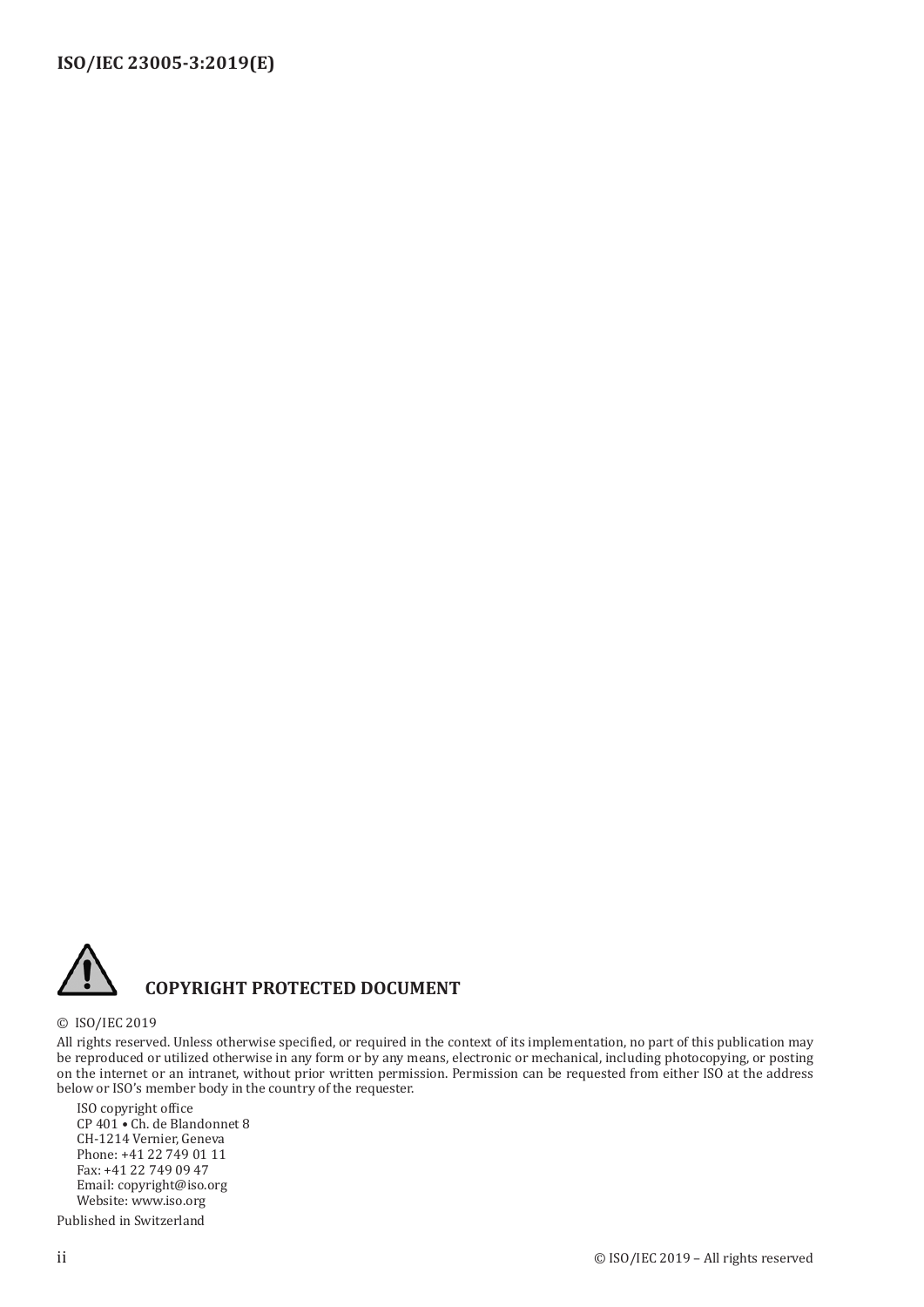## **Contents**

| 1 |     |        |                                                                                                                                                                                                                                |    |  |
|---|-----|--------|--------------------------------------------------------------------------------------------------------------------------------------------------------------------------------------------------------------------------------|----|--|
| 2 |     |        |                                                                                                                                                                                                                                |    |  |
| 3 |     |        |                                                                                                                                                                                                                                |    |  |
|   | 3.1 |        |                                                                                                                                                                                                                                |    |  |
|   | 3.2 |        |                                                                                                                                                                                                                                |    |  |
|   | 3.3 |        |                                                                                                                                                                                                                                |    |  |
|   | 3.4 |        |                                                                                                                                                                                                                                |    |  |
| 4 |     |        | Sensory effects description language <b>Manual Equation 2018</b>                                                                                                                                                               |    |  |
|   | 4.1 |        | General 233 Seneral 2014 and 2014 and 2014 and 2014 and 2014 and 2014 and 2014 and 2014 and 2014 and 2014 and 2014 and 2014 and 2014 and 2014 and 2014 and 2014 and 2014 and 2014 and 2014 and 2014 and 2014 and 2014 and 2014 |    |  |
|   | 4.2 |        |                                                                                                                                                                                                                                |    |  |
|   | 4.3 |        |                                                                                                                                                                                                                                |    |  |
|   | 4.4 |        |                                                                                                                                                                                                                                |    |  |
|   |     | 4.4.1  |                                                                                                                                                                                                                                |    |  |
|   |     | 4.4.2  |                                                                                                                                                                                                                                |    |  |
|   |     | 4.4.3  |                                                                                                                                                                                                                                |    |  |
|   |     | 4.4.4  |                                                                                                                                                                                                                                |    |  |
|   |     | 4.4.5  |                                                                                                                                                                                                                                |    |  |
|   |     | 4.4.6  |                                                                                                                                                                                                                                |    |  |
|   |     | 4.4.7  |                                                                                                                                                                                                                                |    |  |
|   |     | 4.4.8  |                                                                                                                                                                                                                                |    |  |
|   |     | 4.4.9  |                                                                                                                                                                                                                                |    |  |
|   |     | 4.4.10 |                                                                                                                                                                                                                                |    |  |
|   |     | 4.4.11 |                                                                                                                                                                                                                                |    |  |
|   |     | 4.4.12 |                                                                                                                                                                                                                                |    |  |
|   |     | 4.4.13 |                                                                                                                                                                                                                                |    |  |
|   |     | 4.4.14 |                                                                                                                                                                                                                                |    |  |
| 5 |     |        |                                                                                                                                                                                                                                |    |  |
|   | 5.1 |        |                                                                                                                                                                                                                                |    |  |
|   | 5.2 |        |                                                                                                                                                                                                                                |    |  |
|   | 5.3 |        |                                                                                                                                                                                                                                |    |  |
|   | 5.4 |        |                                                                                                                                                                                                                                |    |  |
|   |     | 5.4.1  |                                                                                                                                                                                                                                |    |  |
|   |     | 5.4.2  | $Syn tax$ 32                                                                                                                                                                                                                   |    |  |
|   |     | 5.4.3  |                                                                                                                                                                                                                                |    |  |
|   |     | 5.4.4  |                                                                                                                                                                                                                                |    |  |
|   |     | 5.4.5  |                                                                                                                                                                                                                                |    |  |
|   |     | 5.4.6  |                                                                                                                                                                                                                                |    |  |
|   |     |        |                                                                                                                                                                                                                                |    |  |
|   | 5.5 |        |                                                                                                                                                                                                                                |    |  |
|   |     | 5.5.1  |                                                                                                                                                                                                                                |    |  |
|   |     | 5.5.2  |                                                                                                                                                                                                                                | 34 |  |
|   |     | 5.5.3  |                                                                                                                                                                                                                                |    |  |
|   |     | 5.5.4  |                                                                                                                                                                                                                                |    |  |
|   |     | 5.5.5  |                                                                                                                                                                                                                                |    |  |
|   | 5.6 |        |                                                                                                                                                                                                                                |    |  |
|   |     | 5.6.1  |                                                                                                                                                                                                                                |    |  |
|   |     | 5.6.2  |                                                                                                                                                                                                                                |    |  |
|   |     | 5.6.3  |                                                                                                                                                                                                                                |    |  |
|   |     | 5.6.4  |                                                                                                                                                                                                                                |    |  |
|   |     | 5.6.5  |                                                                                                                                                                                                                                |    |  |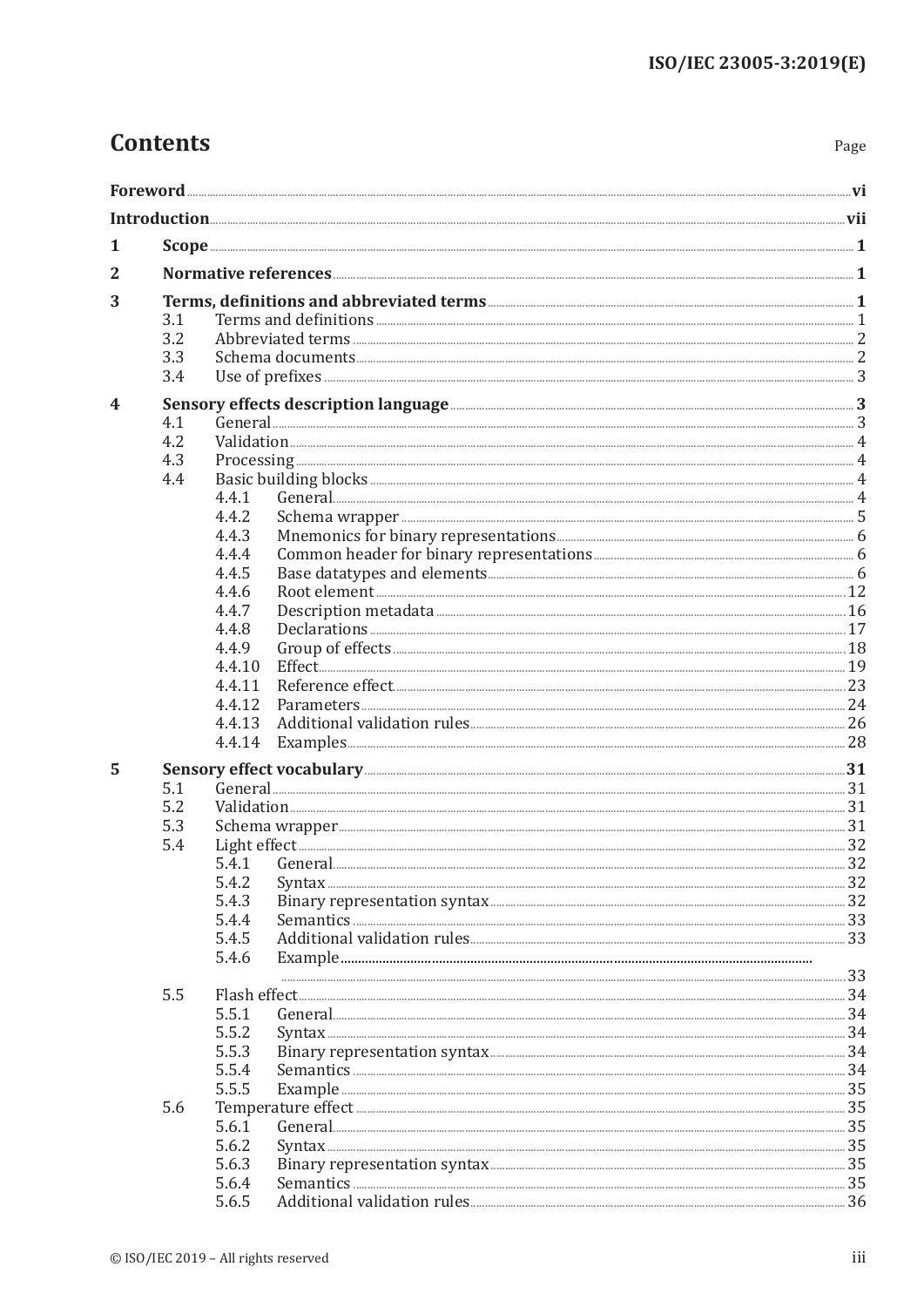|      | 5.6.6  |                             |     |
|------|--------|-----------------------------|-----|
| 5.7  |        |                             |     |
|      | 5.7.1  |                             |     |
|      | 5.7.2  |                             |     |
|      | 5.7.3  |                             |     |
|      | 5.7.4  |                             |     |
|      | 5.7.5  |                             |     |
|      | 5.7.6  |                             |     |
| 5.8  |        |                             |     |
|      | 5.8.1  |                             |     |
|      | 5.8.2  |                             |     |
|      | 5.8.3  |                             |     |
|      | 5.8.4  |                             |     |
|      | 5.8.5  |                             |     |
|      | 5.8.6  |                             |     |
| 5.9  |        | Example <b>Example</b> 38   |     |
|      | 5.9.1  |                             |     |
|      |        |                             |     |
|      | 5.9.2  | $Syn tax$ 39                |     |
|      | 5.9.3  |                             |     |
|      | 5.9.4  |                             |     |
|      | 5.9.5  |                             |     |
|      | 5.9.6  |                             |     |
| 5.10 |        |                             |     |
|      | 5.10.1 |                             |     |
|      | 5.10.2 |                             |     |
|      | 5.10.3 |                             |     |
|      | 5.10.4 |                             |     |
|      | 5.10.5 |                             |     |
|      | 5.10.6 |                             |     |
| 5.11 |        |                             |     |
|      | 5.11.1 |                             |     |
|      | 5.11.2 |                             |     |
|      | 5.11.3 |                             |     |
|      | 5.11.4 |                             |     |
|      | 5.11.5 |                             |     |
|      | 5.11.6 |                             |     |
| 5.12 |        |                             |     |
|      | 5.12.1 |                             |     |
|      | 5.12.2 |                             |     |
|      | 5.12.3 |                             |     |
|      | 5.12.4 |                             |     |
|      | 5.12.5 |                             |     |
|      | 5.12.6 |                             |     |
| 5.13 |        |                             |     |
|      | 5.13.1 |                             |     |
|      | 5.13.2 |                             |     |
|      | 5.13.3 |                             |     |
|      | 5.13.4 |                             |     |
|      | 5.13.5 |                             |     |
| 5.14 |        |                             |     |
|      | 5.14.1 |                             |     |
|      | 5.14.2 |                             |     |
|      | 5.14.3 |                             |     |
|      | 5.14.4 |                             |     |
|      | 5.14.5 | Additional validation rules |     |
|      | 5.14.6 |                             |     |
| 5.15 |        |                             |     |
|      |        |                             | .65 |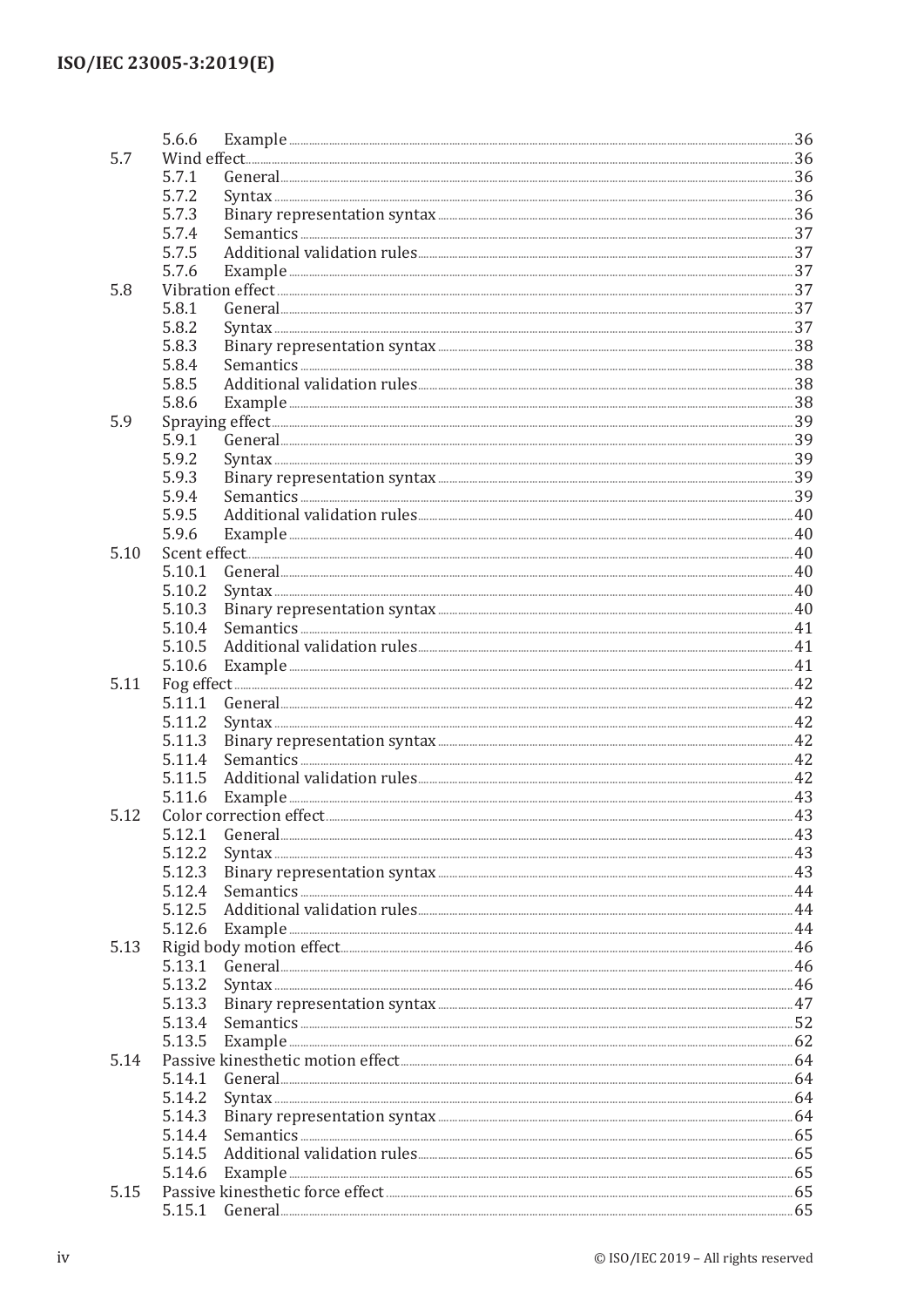|      | 5.15.4                                                                                                                                                                                                                                                                                                                                                                                                    |  |  |  |
|------|-----------------------------------------------------------------------------------------------------------------------------------------------------------------------------------------------------------------------------------------------------------------------------------------------------------------------------------------------------------------------------------------------------------|--|--|--|
|      | 5.15.5                                                                                                                                                                                                                                                                                                                                                                                                    |  |  |  |
|      | 5.15.6 Examples 67                                                                                                                                                                                                                                                                                                                                                                                        |  |  |  |
| 5.16 |                                                                                                                                                                                                                                                                                                                                                                                                           |  |  |  |
|      | 5.16.1                                                                                                                                                                                                                                                                                                                                                                                                    |  |  |  |
|      | 5.16.2                                                                                                                                                                                                                                                                                                                                                                                                    |  |  |  |
|      | 5.16.3                                                                                                                                                                                                                                                                                                                                                                                                    |  |  |  |
|      | 5.16.4                                                                                                                                                                                                                                                                                                                                                                                                    |  |  |  |
|      | 5.16.5                                                                                                                                                                                                                                                                                                                                                                                                    |  |  |  |
| 5.17 |                                                                                                                                                                                                                                                                                                                                                                                                           |  |  |  |
|      | 5.17.1                                                                                                                                                                                                                                                                                                                                                                                                    |  |  |  |
|      | 5.17.2                                                                                                                                                                                                                                                                                                                                                                                                    |  |  |  |
|      | 5.17.3                                                                                                                                                                                                                                                                                                                                                                                                    |  |  |  |
|      | 5.17.4                                                                                                                                                                                                                                                                                                                                                                                                    |  |  |  |
|      | 5.17.5<br>$Example 1.11 \times 1.11 \times 1.11 \times 1.11 \times 1.11 \times 1.11 \times 1.11 \times 1.11 \times 1.11 \times 1.11 \times 1.11 \times 1.11 \times 1.11 \times 1.11 \times 1.11 \times 1.11 \times 1.11 \times 1.11 \times 1.11 \times 1.11 \times 1.11 \times 1.11 \times 1.11 \times 1.11 \times 1.11 \times 1.11 \times 1.11 \times 1.11 \times 1.11 \times 1.11 \times 1.11 \times 1$ |  |  |  |
| 5.18 |                                                                                                                                                                                                                                                                                                                                                                                                           |  |  |  |
|      | 5.18.1                                                                                                                                                                                                                                                                                                                                                                                                    |  |  |  |
|      |                                                                                                                                                                                                                                                                                                                                                                                                           |  |  |  |
|      | 5.18.3                                                                                                                                                                                                                                                                                                                                                                                                    |  |  |  |
|      | 5.18.4                                                                                                                                                                                                                                                                                                                                                                                                    |  |  |  |
|      | 5.18.5                                                                                                                                                                                                                                                                                                                                                                                                    |  |  |  |
|      | 5.18.6                                                                                                                                                                                                                                                                                                                                                                                                    |  |  |  |
| 5.19 |                                                                                                                                                                                                                                                                                                                                                                                                           |  |  |  |
|      | 5.19.1                                                                                                                                                                                                                                                                                                                                                                                                    |  |  |  |
|      | 5.19.2                                                                                                                                                                                                                                                                                                                                                                                                    |  |  |  |
|      | Binary Representation<br>5.19.3                                                                                                                                                                                                                                                                                                                                                                           |  |  |  |
|      | 5.19.4                                                                                                                                                                                                                                                                                                                                                                                                    |  |  |  |
|      | 5.19.5                                                                                                                                                                                                                                                                                                                                                                                                    |  |  |  |
| 5.20 |                                                                                                                                                                                                                                                                                                                                                                                                           |  |  |  |
|      |                                                                                                                                                                                                                                                                                                                                                                                                           |  |  |  |
|      | 5.20.2                                                                                                                                                                                                                                                                                                                                                                                                    |  |  |  |
|      | 5.20.3                                                                                                                                                                                                                                                                                                                                                                                                    |  |  |  |
|      | 5.20.4                                                                                                                                                                                                                                                                                                                                                                                                    |  |  |  |
|      | 5.20.5<br>Examples 82                                                                                                                                                                                                                                                                                                                                                                                     |  |  |  |
|      |                                                                                                                                                                                                                                                                                                                                                                                                           |  |  |  |
|      |                                                                                                                                                                                                                                                                                                                                                                                                           |  |  |  |
|      |                                                                                                                                                                                                                                                                                                                                                                                                           |  |  |  |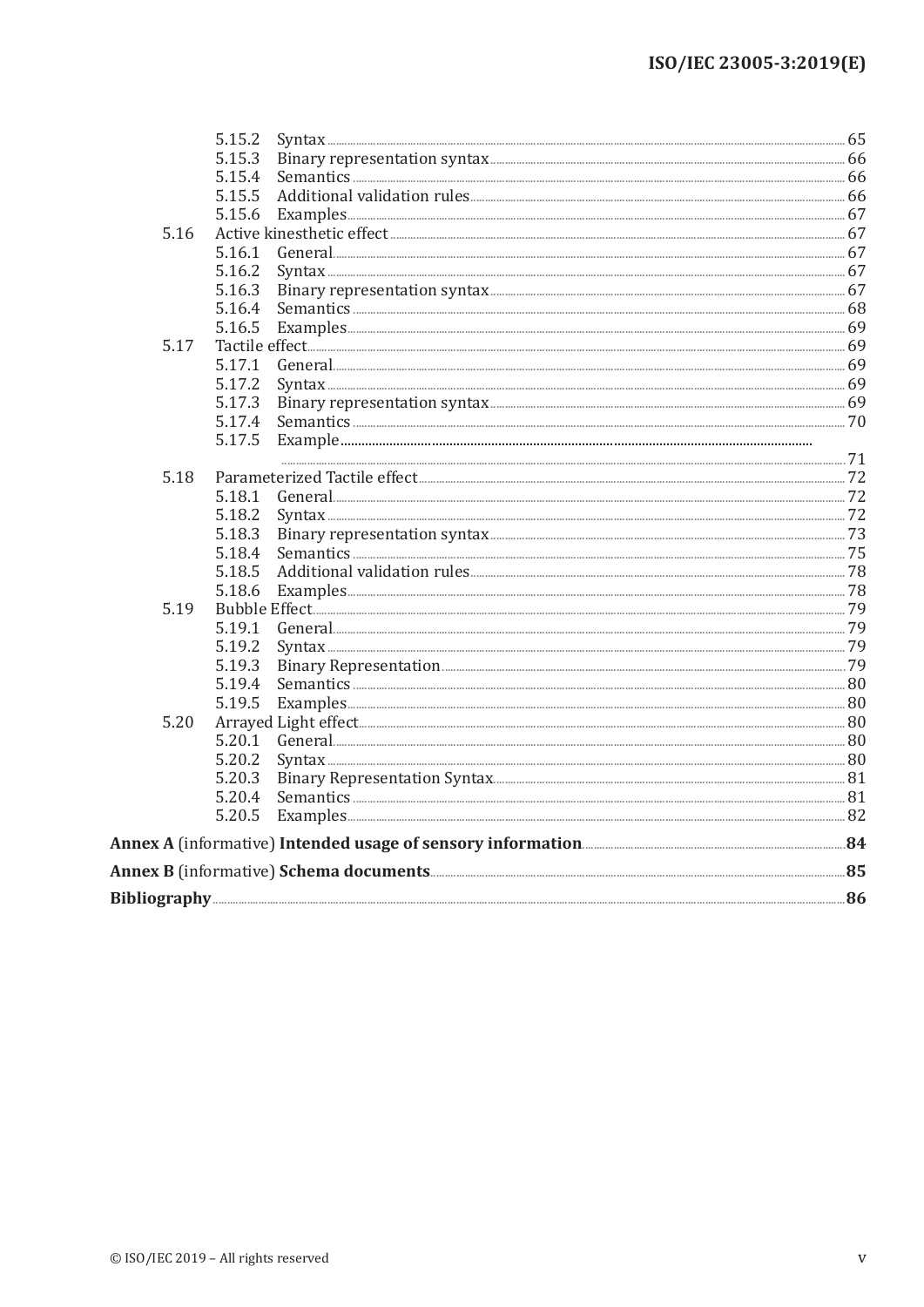#### <span id="page-5-0"></span>**Foreword**

ISO (the International Organization for Standardization) is a worldwide federation of national standards bodies (ISO member bodies). The work of preparing International Standards is normally carried out through ISO technical committees. Each member body interested in a subject for which a technical committee has been established has the right to be represented on that committee. International organizations, governmental and non-governmental, in liaison with ISO, also take part in the work. ISO collaborates closely with the International Electrotechnical Commission (IEC) on all matters of electrotechnical standardization.

The procedures used to develop this document and those intended for its further maintenance are described in the ISO/IEC Directives, Part 1. In particular, the different approval criteria needed for the different types of ISO documents should be noted. This document was drafted in accordance with the editorial rules of the ISO/IEC Directives, Part 2 (see [www.iso.org/directives\)](https://www.iso.org/directives-and-policies.html).

Attention is drawn to the possibility that some of the elements of this document may be the subject of patent rights. ISO shall not be held responsible for identifying any or all such patent rights. Details of any patent rights identified during the development of the document will be in the General and/or on the ISO list of patent declarations received (see [www.iso.org/patents](https://www.iso.org/iso-standards-and-patents.html)).

Any trade name used in this document is information given for the convenience of users and does not constitute an endorsement.

For an explanation on the voluntary nature of standards, the meaning of ISO specific terms and expressions related to conformity assessment, as well as information about ISO's adherence to the World Trade Organization (WTO) principles in the Technical Barriers to Trade (TBT) see the following URL: [www.iso.org/iso/foreword.html](https://www.iso.org/foreword-supplementary-information.html).

This document was prepared by Joint Technical Committee ISO/IEC JTC 1, *Information technology*, Subcommittee SC 29, *Coding of audio, picture, multimedia and hypermedia information*.

This fourth edition cancels and replaces the third edition (ISO/IEC 23005-3:2016), which has been technically revised. The main changes compared to the previous edition are as follows:

— Addition of the arrayed light effect.

A list of all parts in the ISO/IEC 23005 series can be found on the ISO website.

Any feedback or questions on this document should be directed to the user's national standards body. A complete listing of these bodies can be found at [www.iso.org/members.html.](http://www.iso.org/members.html)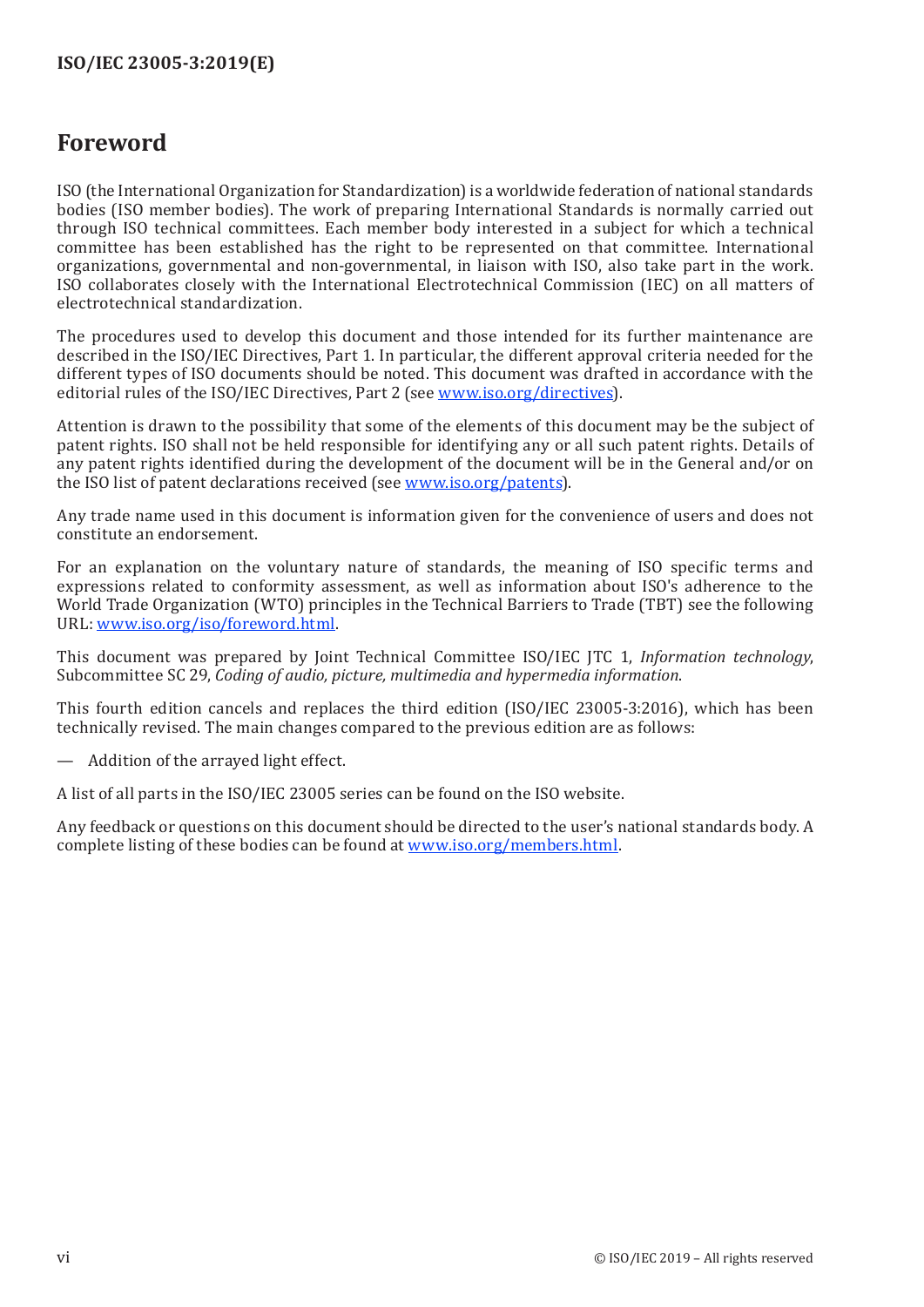### <span id="page-6-0"></span>**Introduction**

The ISO/IEC 23005 series provides an architecture and specifies information representation of data flowing in and out of the real world and virtual worlds.

The data for the real world are communicated through sensors and actuators. The data for virtual worlds consist of properties of virtual objects and multi-sensorial data embedded in audio-visual content. MPEG-V specifies data formats for sensors, actuators, virtual objects, and audio-visual content.

Data captured from the real world could need to be adapted for use in a virtual world and data from virtual worlds could also need to be adapted for use in the real world. This document does not specify how the adaptation is carried out but only specifies the interfaces.

Data for sensors are sensor capabilities, sensed data, and sensor adaptation preferences.

Data for actuators are sensory device capabilities, sensory device commands, and sensory effect preferences.

Data for virtual objects are characteristics of avatars and virtual world objects.

Sensory effect could be needed to enrich audio-visual contents.

The system architecture is depicted in [Figure](#page-6-1) 1 and the scope of this document is highlighted. That is only the information representation that acts as an input to the possible Adaptation VR – as defined in ISO/IEC 23005-1 – is specified in this document.



<span id="page-6-1"></span>**Figure 1 — Scope of ISO/IEC 23005-3 marked with a yellow box**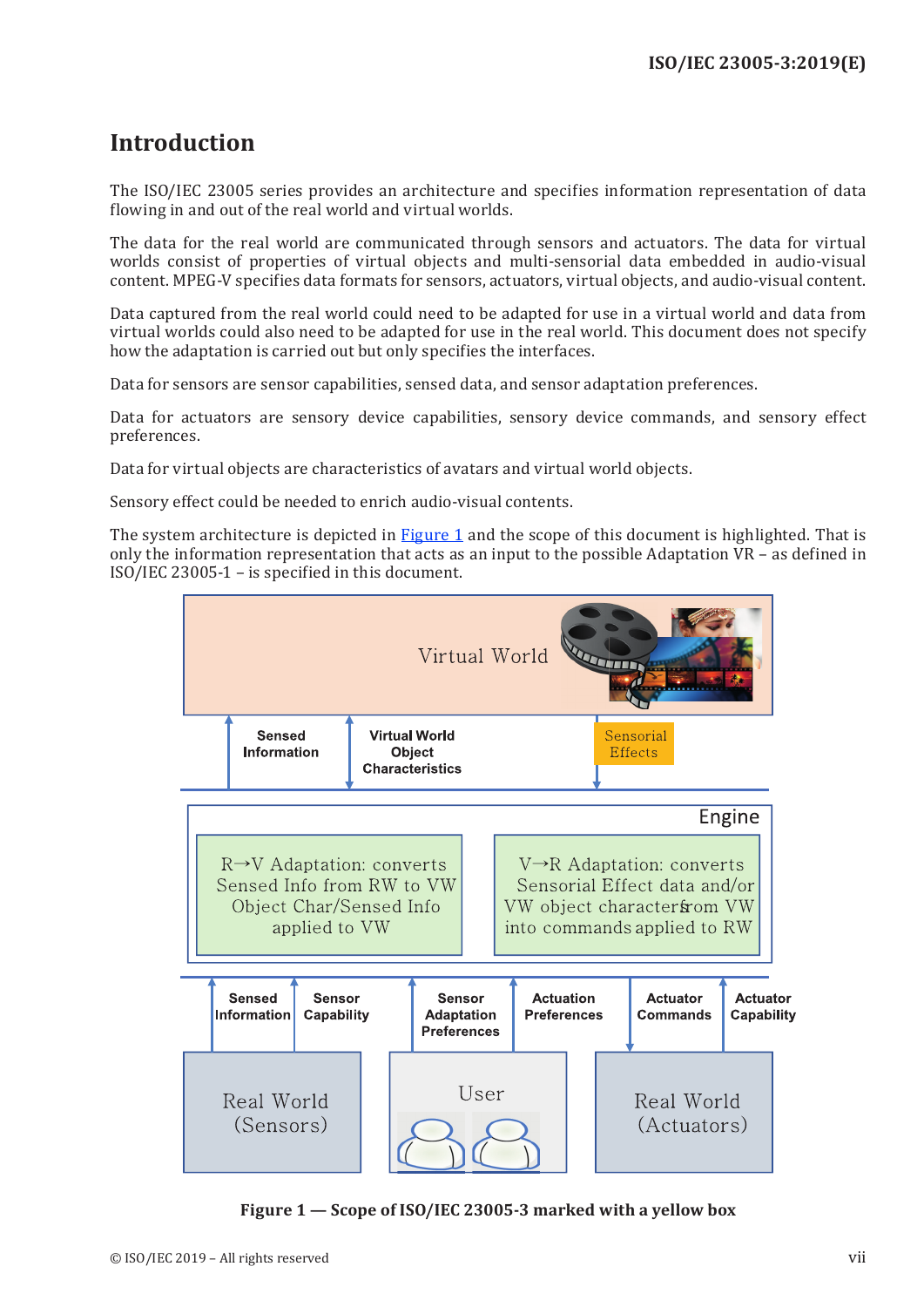#### **ISO/IEC 23005-3:2019(E)**

NOTE 1 The actual R→V/V→R Adaptation is deliberately informative and left open for industry competition.

NOTE 2 Additional informative information can be found in Annex A.

This document contains the tools of the sensory information which can stimulate other senses than vision or audition, e.g. olfaction, mechanoreception, equilibrioception, or thermoception. That is, in addition to the audio-visual content of, for example, a movie, other senses are also stimulated giving the user the sensation of being part of the particular media and resulting in a worthwhile, informative user experience. This document also illustrates some non-normative examples.

The International Organization for Standardization (ISO) and the International Electrotechnical Commission (IEC) draw attention to the fact that it is claimed that compliance with this document may involve the use of patents.

ISO and the IEC take no position concerning the evidence, validity and scope of these patent rights. The holders of these patent rights have assured ISO and IEC that they are willing to negotiate licences under reasonable and non-discriminatory terms and conditions with applicants throughout the world. In this respect, the statements of the holders of these patents right are registered with ISO and IEC. Information may be obtained from the companies listed below.

Attention is drawn to the possibility that some of the elements of this document may be the subject of patent rights other than those identified in this list. ISO and IEC shall not be held responsible for identifying any or all such patent rights.

ISO [\(www.iso.org/patents](http://www.iso.org/patents)) and IEC ([http://patents.iec.ch\)](http://patents.iec.ch) maintain online databases of patents relevant to their standards. Users are encouraged to consult the databases for the most up to date information concerning patents.

| Company                                                         | <b>Address</b>                                                                                      |
|-----------------------------------------------------------------|-----------------------------------------------------------------------------------------------------|
| Samsung Electronics Co.Ltd.                                     | 416, Maetan-dong, Yeongtong-gu, Suwon-si, Gyeonggi-do,<br>152-848, Republic of Korea                |
| Gwangju Institute of Science and Technology                     | 261 Cheomdan-gwagino (Oryong-dong), Buk-gu, Gwangju<br>500-712, Republic of Korea                   |
| Electronics and Telecommunications Research<br>Institute (ETRI) | 218 Gajeongro, Yuseong-gu, Daejeon, 305-700, Republic of<br>Korea                                   |
| Konkuk University                                               | Department of Textile Engineering, 1 Hwayang-dong,<br>Kwangjin-gu, Seoul 143-701, Republic of Korea |
| Myongji University                                              | 116 Myongji-ro, Cheoin-gu, Yongin, 449-728, Republic of<br>Korea                                    |